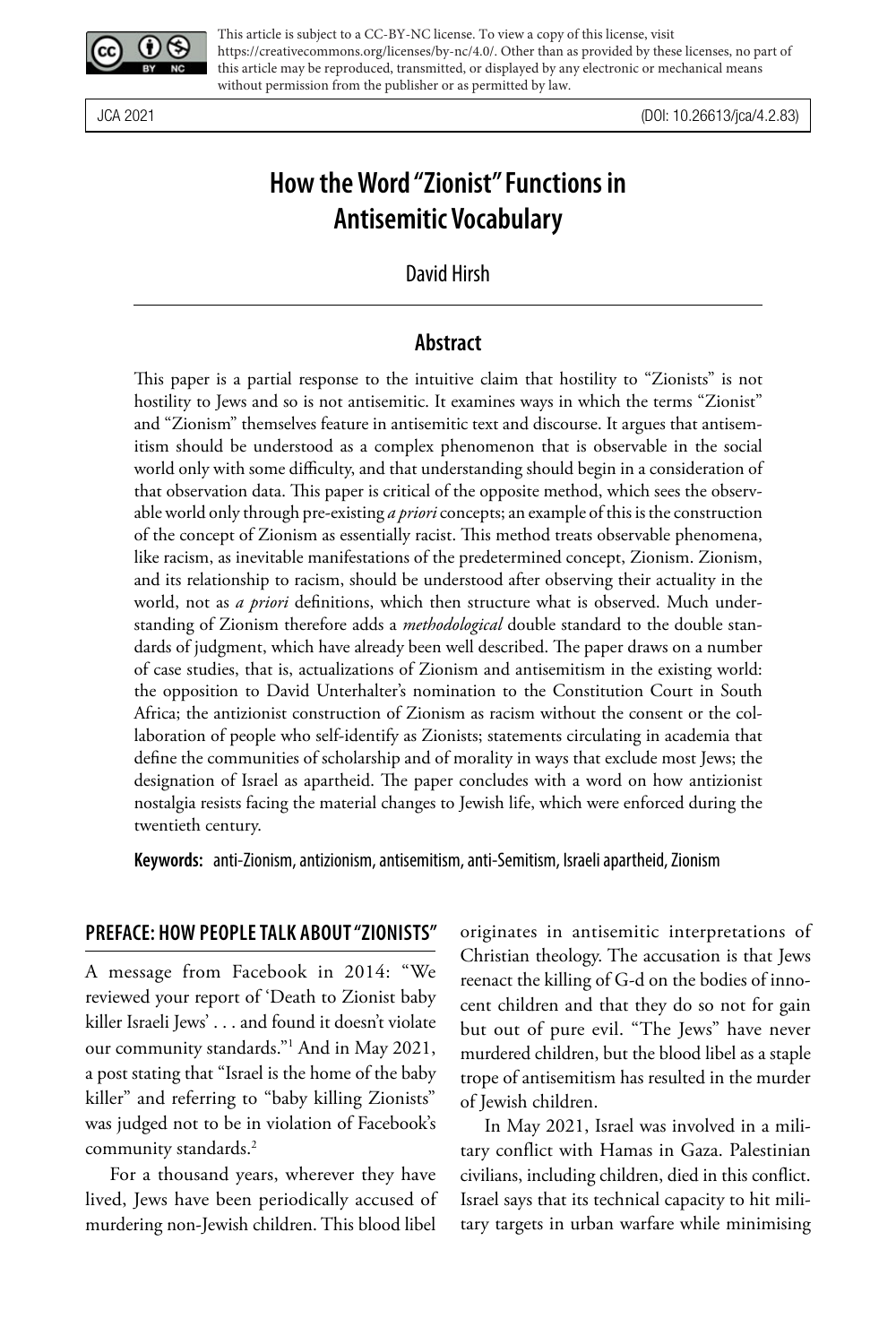deaths and injuries to civilians, even when those targets are deliberately positioned close to civilians, is well developed. Israel's enemies say that Israel is committing genocide, bombing the Palestinians and murdering Palestinian children.

In March 2016, a local politician in Britain was suspended from membership of his party for having shared a Facebook post, which said that schools do not teach children about the crimes of colonialism: "Your school education system only tells you about Anne Frank and the six million Zionists that were killed by Hitler."3

In May 2021 a senior Iranian military officer advised Zionists in a speech "to go back and buy back the homes they sold in Europe, America and elsewhere when they moved, before they become more expensive."4 It is not reported whether he offered any advice to Zionists who fled Iran after the Ayatollahs came to power in 1979.

In 2019 an image was shared on Facebook of a scientist looking through his microscope at a red Star of David. The tweet said "Zionism," and the image said, "This is the worst cancer I've ever seen."5 In the same year there was a tweet citing British politician George Galloway as an authority, which explained the relevant distinction: "Zionists are all blood drinking monsters who secretly control the world."6

In 2017 a Twitter user offered some advice: "they try to portray Arabs as 'Jew haters' but as long as you distinguish between a Jew and a Zionist, you're good."7

In May 2003, a senior Labour MP in Britain, Tam Dalyell, accused Prime Minister Tony Blair of "being unduly influenced by a cabal of Jewish advisers."8 Paul Foot, a prominent socialist journalist, leapt to Dalyell's defence: "obviously he is wrong to complain about Jewish pressure on Blair and Bush when he means Zionist pressure."9

In May 2021, somebody tweeted an image of an Israeli police officer with the text "where are the gas chambers when you need them?" She was challenged: "Are you actually calling for gas

chambers?" "Yes," she responded, "against Israeli forces (not Jews) who are committing war crimes."10

# **INTRODUCTION**

This paper notices that people who are hostile to Zionism have given the word "Zionism" a meaning that reflects their own hostility. "Zionism" is treated as the enemy of all democratic values and as the legitimating ideology of Israel, which is thus understood as the actualization of the rejection of democratic values in the world. In this understanding of Zionism, antizionism is a just cause and is the opposite of antisemitism, which, like Zionism, is a kind of racism.

But this is an inversion of reality. By portraying the overwhelming majority of Jews in the world as the enemies of all that is good, antizionism reconstructs a way of thinking that was thought, at least in the West, to have been permanently discredited by the experience of the *Shoah*. Yet the use of Jews to represent the idea of "enemy of the people" persisted after the *Shoah* in the Soviet Union and in places where that version of communism was influential. And, even after the *Shoah*, some people in the great cities and the newly emerging states of the Middle East continued to regard Jews as alien and threatening.

Antizionism imposes its own essentialist conception of Zionism, constructed as racism, onto the actually existing and diverse political identities of Jewish women and men. This imposition is crudely intrusive and it does not accurately reflect the complex realities of Jewish political cultures.

The apparently disparate arguments, narratives, and themes discussed in this paper are woven together by a common thread of methodological critique. Antizionism is based on what the Marxists used to call an "idealist" foundation. It understands Israel as the earthly manifestation of Herzl's putatively racist *idea*, rather



2 Journal of Contemporary Antisemitism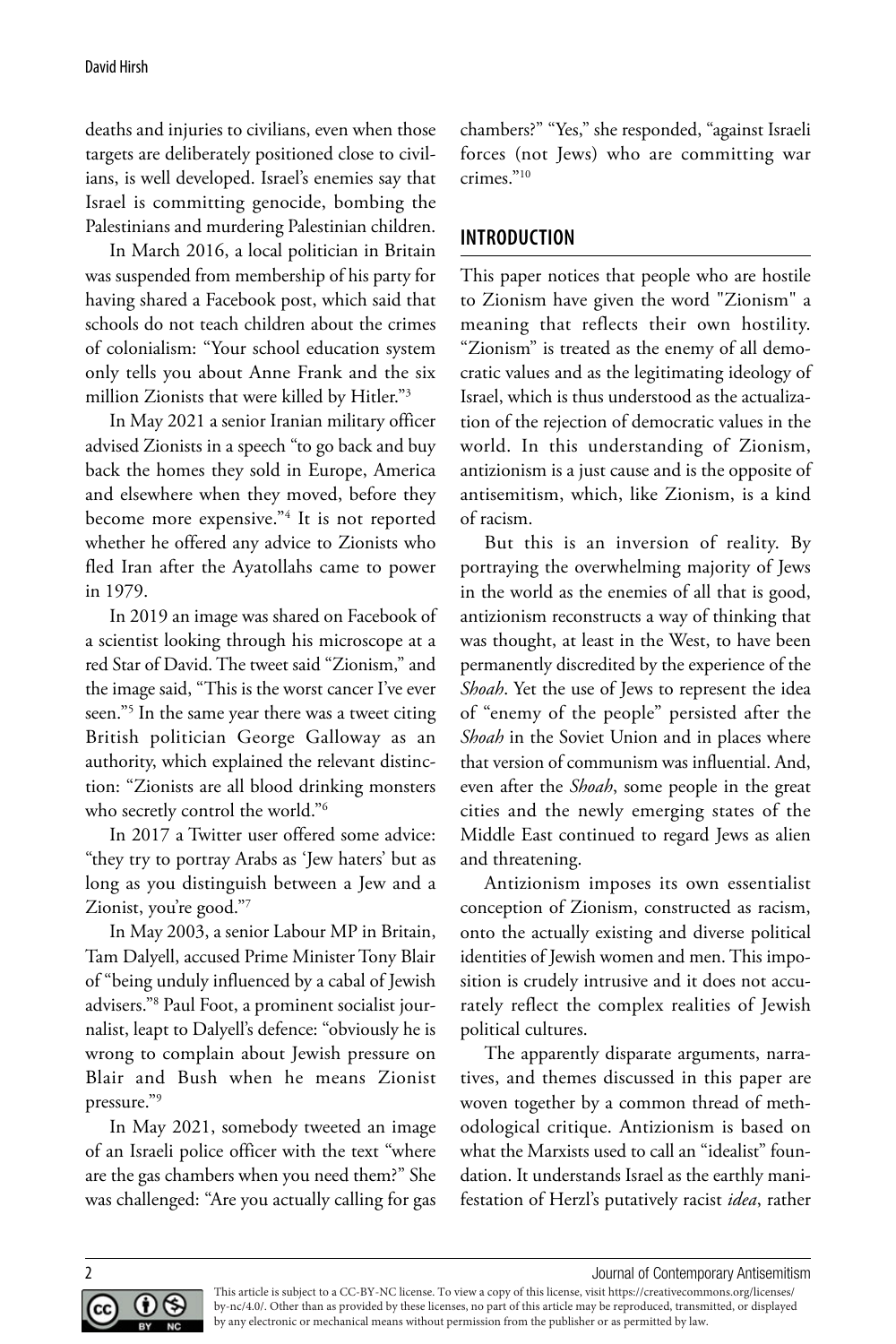than as the historical product of the *material* convulsions of history since the late nineteenth century, especially as they have related to Jewish life.

Antizionism is essentialist. It understands every material reality in Israel as though it was caused by Israel's putative inner essence. Antizionism also defines antisemitism by reference to concepts in their abstract forms, rather than by studying the dialectical, complex and contradictory relationships between those concepts and the material world to which they relate. Antizionism adds a *methodological* double standard to the more usually noticed double standards by which it judges Israel by unique measures.

This paper looks at how the relationships between antisemitism and antizionism have been narrated, understood, and contested. It analyses antizionist opposition to David Unterhalter's nomination to the Constitution Court in South Africa, and in particular the way that opposition defined Unterhalter's political identity without his consent or collaboration, and in a wholly hostile that defined him, unjustly, as being profoundly in violation of the values of his country and his profession. The paper looks at how a social science method might understand the contradiction between Israel's tasks to be Jewish and to be democratic. It looks at some of the meanings and identities that "Zionism" has had for the Jews who embrace it for themselves. The paper looks at some of the recent statements that have been circulating amongst antizionist academics during the 2021 conflict between Israel and Hamas. And it argues that those statements may be understood to constitute antisemitic loyalty tests.

Saying that Israel is like apartheid South Africa is another way that Zionism has been defined as though it was something disgraceful in its essence. The Israel-apartheid analogy first emerged in the self-serving Soviet propaganda of the Cold War and was given an important boost at the 2001 World Conference against Racism in Durban. The analogy has gained wider acceptance in recent months, crystallising a more general acceptance of antizionism and signifying a marginalization of opinion that hopes for a peace between Israel and the Palestinians. This paper looks at the apartheid analogy and finds, again, that the ostensibly straightforward conceptual framework has significant difficulty mapping onto the real world.

Zionism was conceived as a national liberation movement for Jews. Herzl wanted to find a way for Jews to escape the oppression of antisemitism, in Europe, in Russia, and across the Middle East, and to live free, as other people live free.

But in our day the word "Zionism" itself often functions as an antisemitic curse word, which hurts and discredits Jews. When Jews are denounced as "Zionist," they are being accused of thinking they are better than everyone else and of supporting racism. It is a repackaging of old antisemitic understandings of the term "Chosen people," a term that was already in Christian traditions a repackaging of nuanced, complex, and developing ways in which Jews thought about themselves. The word "Zionism" frequently constructs Jews as participating in dishonest global networks, conspiracies of lies and propaganda, in their own selfish interest. It positions most Jews as though they are in alliance with a formidable global system of oppression, sometimes called "modernity," or "capitalism," or "imperialism."

The word "Zionism" in antizionist usage conveys a familiar mixture of contempt and fear, as have previous words that have been used against Jews. It does this in a world in which the old words and languages of Jew-hatred have appeared discredited. New movements against Jews have always begun by discrediting previous ones. It is only in our day, and it is a terrible irony of history, says every new movement against Jews, that Jews have actually started to behave in the ways that previous antisemitic

#### JCA | Vol. 4 | No. 2 | Fall 2021 3

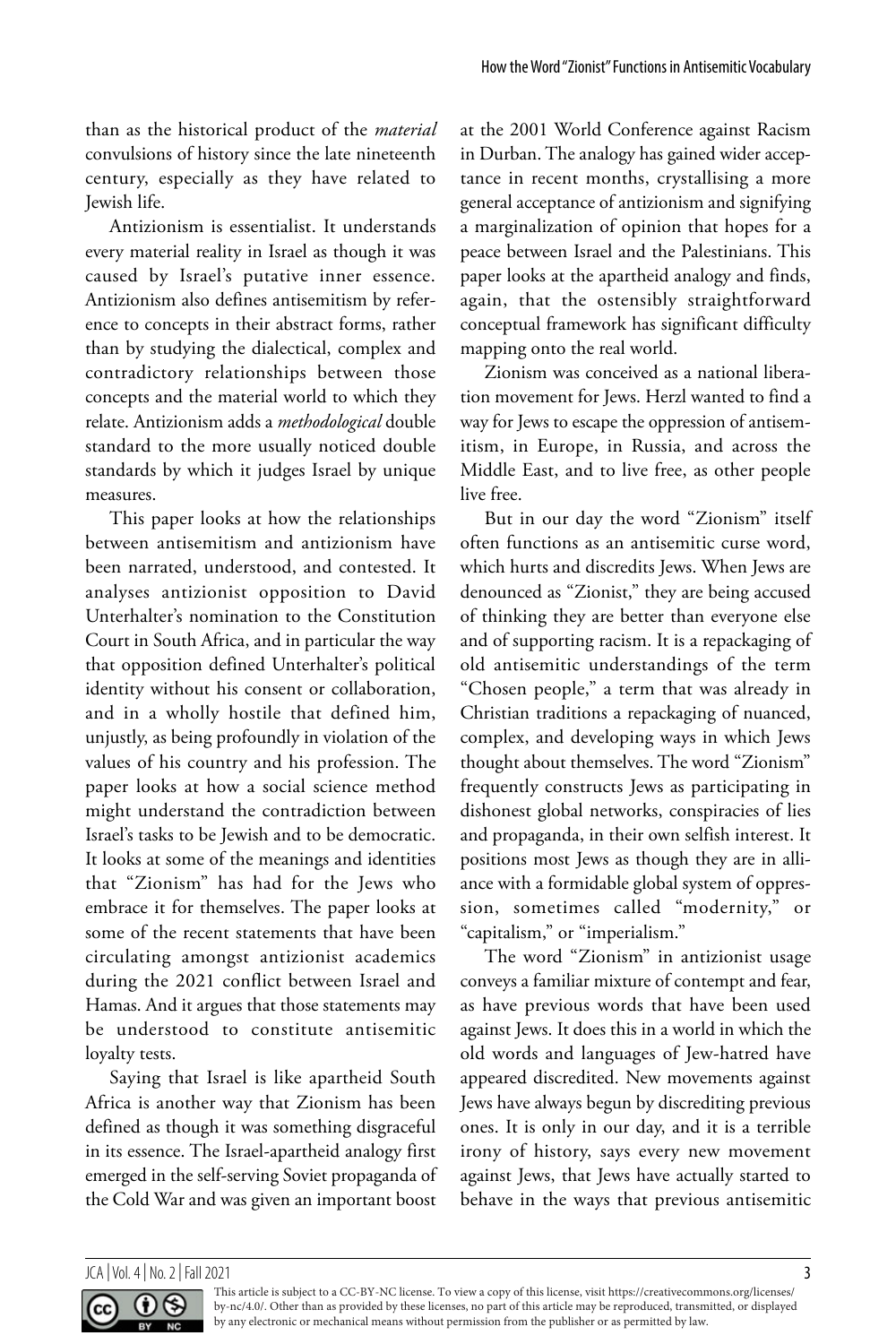movements had dishonestly alleged.11 The word "Zionism," which still resonates for many people as an expression of hope for Jewish survival and liberation, has also become a weapon in the antisemitic arsenal.

Many scholars of antisemitism have dispensed with the hyphen in "anti-Semitism." This is because there is no "Semitism," which antisemitism opposes. Antisemitism does not in the first place fear and hate the existing diversity of Jewish men and women. What it regards as being central to all that is bad in the world is its own conception of "the Jews"; a conception that it has invented, even if it has built it partly out of elements and tropes, which it has resurrected and reanimated from older antisemitic movements. Only then is the fictional and demonic notion of "the Jews" thrust upon flesh-and-blood Jewish people; and only then does it punish them for the evils of its own imagination; evils that are, in fact, projections of its own fantasy world, and only tangentially related to actual facts about actual Jews.

Antizionism is written without a hyphen for the same reason. The "Zionism," against which the antizionists build their worldview, is constructed out of their own imaginations; and it also draws upon older antisemitic elements and tropes. That Zionism, meaning racism, meaning apartheid, symbolizing everything bad in the world, is invented by antizionists and is only tangentially related to the actual histories and realities of Zionism, or to the ways in which actual Jews relate to Israel.

### **ANTIZIONISM AND ANTISEMITISM**

This paper relates centrally to one significant form of antisemitism, that is, the form that appears as hostility to Israel or to Zionism. It is about how the word "Zionism" itself has come to convey antisemitic meaning and emotion. That is to say, it is often a key word in antisemitic discourse, or ways of thinking. The word "Zionism" often appears in speech and writing that articulates hostility or threat to Jews, creates hostile environments for Jews, and is taken to license exclusions of Jews or violence aimed at Jews.

One standard antizionist response to this suggestion is the indignant insistence on an absolute distinction between antizionism and hostility to Israel, on the one hand, and antisemitism, which is hostility to Jews, on the other. antizionism is held to be a necessary element of a wider anticolonial, antiracist, and egalitarian worldview, while antisemitism, it is agreed, is wholly unacceptable and is similar to racism. Yet it should be remembered that the left-wing tradition of antizionism, which professes unconditional opposition to antisemitism, is only one tradition. In the real world that tradition finds itself in a broad alliance with antisemitic movements that do not find the distinction between hostility to Israel and hostility to Jews to be of much significance. Even when the "love antizionism, hate antisemitism" position is asserted in good faith, antizionism as it becomes actualized in the world often fails to transcend its own antisemitic roots, alliances, logics, and predictable outcomes. Good faith cannot on its own nullify the menace and the injustice of objective social structures of power, which are external to any particular person, be they wellmeaning or not.

We should not begin by discussing antisemitism and antizionism in the abstract. We should not begin by discussing hypothetical elements of rhetoric that we have invented as thought experiments. We should begin with antisemitism as it appears in the world and in context. The contexts of antisemitic speech and texts are diverse and they can change. They are related to particular national cultures, with similarities and differences from each other, but which mutually interconnect and influence each other. There are different religious cultures, again, with continuities, discontinuities, and interchanges between. And there are distinct political cultures, some of which are mutually

4 Journal of Contemporary Antisemitism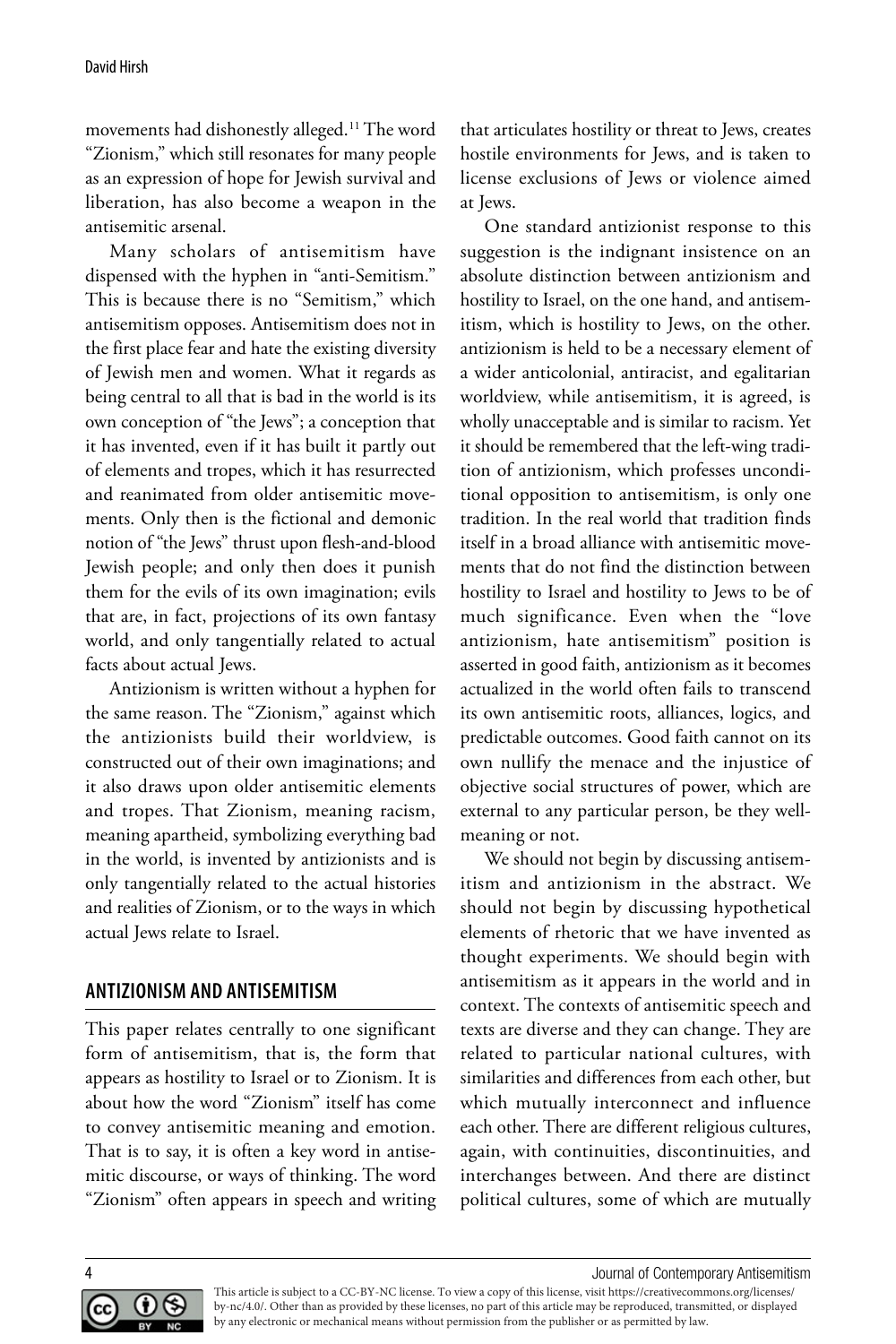hostile, but which can overlap and share assumptions or elements of rhetoric between them. And then there is political expression, which is difficult to recognise as coming from this or that specific political tradition. Sometimes, for example, it is impossible to tell whether an element of antizionist rhetoric is right-wing, left-wing, or Islamist.

So we should not start with the simple and the abstract but with the swirls of discourse as they actually appear in the world. In those swirls, in that real world, in those infinite interconnections, we are interested in the forms that antisemitism takes, and how we can recognise it.

This paper is not going to tell you whether campaigns to boycott Israel, or the Israelapartheid analogy, or hoping for a world without Israel, are antisemitic in the abstract, inside the head of a thinker. But it will show you that these movements, practices, and rhetorics are key parts of the antisemitism that actually exists in the world.

Social media is emphatically part of the world and social media is an important sphere in which antisemitism is circulated and in which people are taught to think in antisemitic ways. There is a common-sense understanding of social media as not "real." We know what it means when somebody tells us to stop spending so much time on Twitter and to spend more time in the real world. Social media may be a virtual world, it may be non-material in a sense. But the interactions, emotions, structures of power, bullying, relationships, networks, and exclusions that happen online are real. Antisemitism online corrupts real people; it excludes and harms Jews; it mis-educates; it pollutes ways in which people think in the world outside of the internet. Even when accounts are anonymous, where there are "sock puppets," where people are pursuing fantasies about who they would like to be, online discourse is still an interaction between real human beings, or aspects of real human beings.

# **ANTIZIONISM DEFINES ZIONISM WITHOUT THE PARTICIPATION OR THE CONSENT OF THE PEOPLE IT DESIGNATES AS ZIONIST**

Zionism, according to United Nations General Assembly Resolution 3379, adopted November 10, 1975, is "a form of racism."12 By this definition, Zionism is an ideology of evil, in the same sense that racism is evil. Zionism is often held to be similar to other ideologies generally recognized as evil, such as colonialism, Nazism, and apartheid. If Zionism is understood in this way, it follows that Israel must be understood as Zionism's racist, and so evil, actualization. In this understanding, the racist ideology constructed the racist material reality. Zionism constructed the racist state, which commits racist acts, and which enforces racist oppression.

Zionism, according to the Judicial Service Commission of South Africa, in a media statement of 4 May 2021, "is viewed as a discriminatory form of nationalism and potentially in conflict with the values contained in the South African Constitution."13 That view was advocated by the Boycott, Divestment, and Sanctions (BDS) Coalition, which opposed the nomination of Judge David Unterhalter for the Constitution Court. It said that he had served on the South African Jewish Board of Deputies (SAJBD). SAJBD is an umbrella institution of the Jewish community in South Africa. The BDS Coalition said that the Board

serves as a conservative organisation that supports and minimizes the actions of the Israeli apartheid state, much like the Broederbond did with respect to apartheid South Africa. The SAJBD has supported the Zionist state's brutal oppression of the Palestinian people. . . . It is disingenuous to reject apartheid in South Africa yet be a defender of Israeli apartheid.<sup>14</sup>

The Afrikaner Broederbond was a white supremacist organisation, which supported the racist system of apartheid in South Africa. The BDS argument was that Unterhalter had served on the

#### $JCA$  | Vol. 4 | No. 2 | Fall 2021  $5$

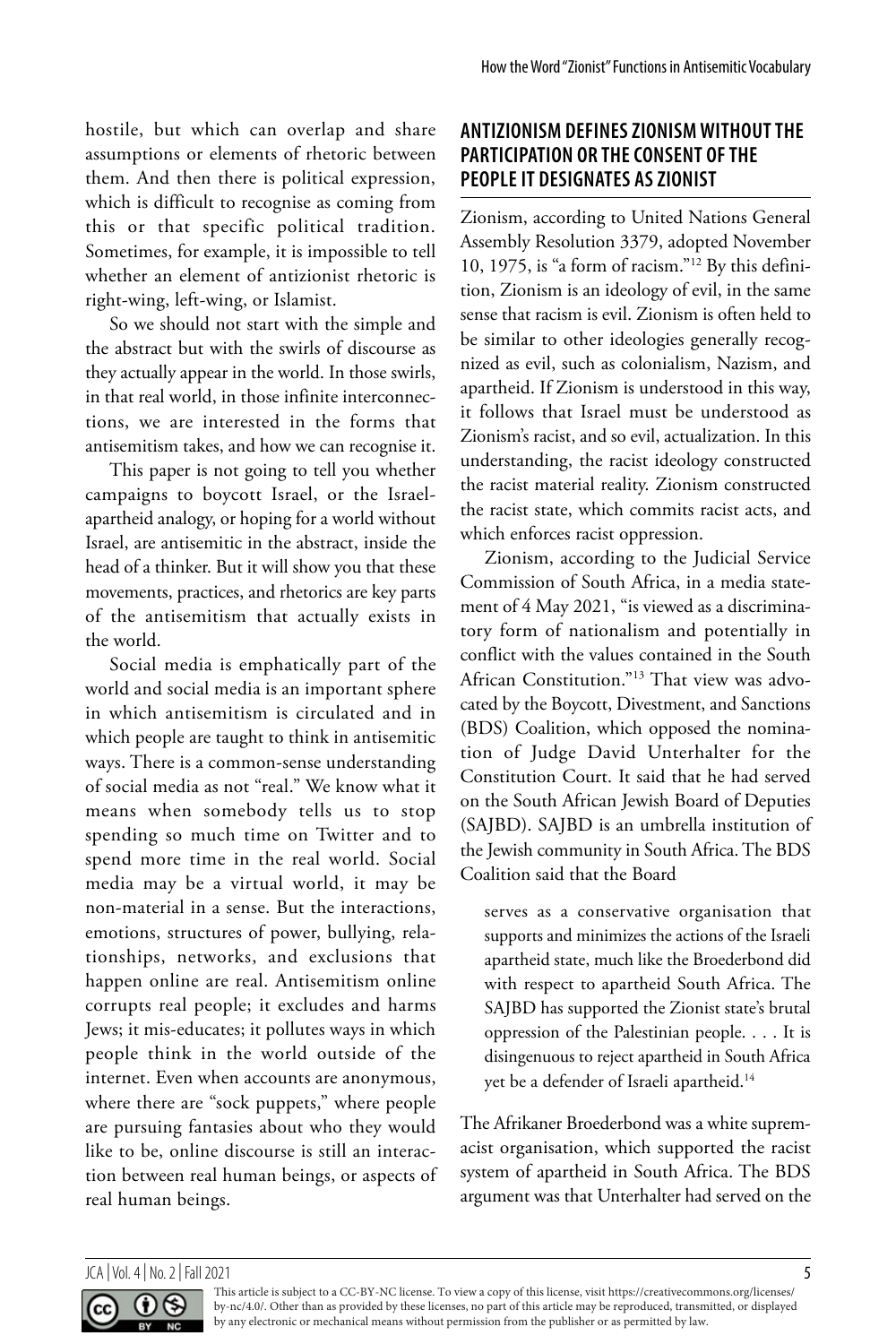Board, the Board was Zionist, meaning pro-apartheid and racist, so Unterhalter was pro-apartheid and racist, and so his values were incompatible with the those of his wider community, his nation.

It is clear from this example how the distinction between hostility to Zionists and hostility to Jews might not be as clear in the world as it seems to be in the minds of antizionists. The truth about the Board of Jewish Deputies in South Africa is that it is a broad representative institution of the Jewish community. That Unterhalter had served on the board was evidence of his participation in his community, not evidence of his Zionism. And even if it was evidence of his Zionism, the ways in which Jews embrace and construct their own political identities are diverse. Yet no Zionist defines their own Zionism as racism. The antizionist definition of Zionism as racism is hostile and it is thrust upon Jews without their consent or their collaboration. It is BDS that defines South African Jews as racist supporters of apartheid. It is BDS that defines South African Jews, therefore, as people who are in profound violation of the values of their country. Defining Zionism and Israel as racist reflects on Jews in general, who are assumed to support Zionism and Israel.

It is fundamental to antiracist and sociological understandings of racism that it is racism that defines "race." There is infinite human diversity among human beings, but some kinds of biological differences are endowed with huge social significance. It is the social process of giving meaning to inherently insignificant biological distinctions that constructs "race." That explains the scare quotes. "Race" is not something that is found in nature, and that is then subjected to discriminatory treatment; it is itself constructed by discriminatory beliefs and associated networks of power.

There is no problem with an identity that people embrace for themselves, that they come to by living their lives, that works well for them in the social context in which they find themselves, that relates to their families and to their communities; a positive, life-affirming understanding of who they are. It is not at all the same, for example, as the kind of Black identity that may be ascribed to a person by a racist cop as they drive their car in an unfamiliar neighbourhood, or the kind of Blackness that may be ascribed to a person as they walk down a lonely street at night by a gang of hostile White kids, or the kind of Blackness that may be ascribed to a person by somebody conducting a job interview.

By analogy, it is antizionism that defines most Jews as Zionist. And the Zionism thus ascribed to Jews is understood as a form of racism. Antizionism does not allow Jews, individuals or communities, to define their own identities. It defines their Zionism for them, against their will, and without consultation. It defines Zionism as racism and as support for apartheid. In so doing it defines most Jews as alien to any decent community of human beings.

Antizionism does offer an exemption for "exceptional Jews" who are willing to denounce Israel using the precise terms, which are specified. But most Jews will never accept this offer to outsource the articulation of their own identities to a movement that has so little understanding of them, and so much hostility towards them.

It is the way that antizionism invents the Zionism of Jews, against their will and without their participation, which explains why the word is written without a hyphen. Antisemitism is not a movement against something that exists, called "Semites" or called Jews; it is a movement against a notion of "the Jews," which it itself has invented. And antizionism is a movement that similarly invents and imposes onto Jews the Zionism against which it defines itself.

Antizionism goes on to define a whole worldview on that hostile and largely fictional foundation. It makes an "-ism" out of opposition to the Israel that it imagines and then describes. The worldview is constructed around a picture of Zionism that has only an obtuse similarity to

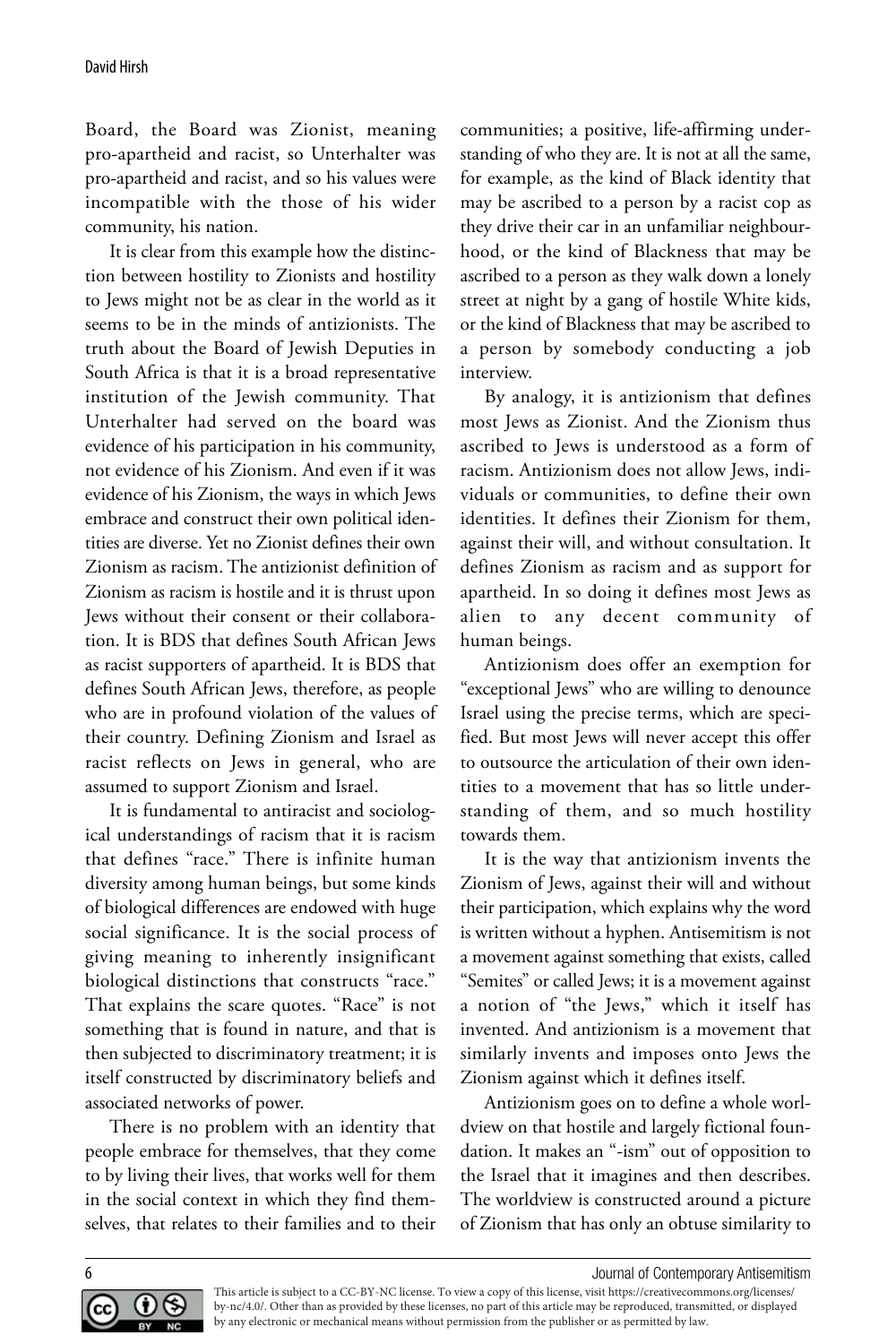the diverse Zionisms by which Jews understand their own relationships to Israel.

Antisemitism always positioned its own notion of "the Jews" at the center of everything bad in the world. Antizionism's propensity to universalize its Zionism, or its picture of Israel, as the "other" of good things, is not so different. It universalizes Israel and Zionism as symbols of oppression; as pioneers of technologies of surveillance and occupation; as controlling news, culture, Hollywood, and governments around the world; as the keystone of a global system of imperialism; as standing between the world and progress or the world and socialism; as exporting and inciting racism and Islamophobia worldwide; as the force that taught the police in Minneapolis how to use deadly force against African American men.

# **ANTIZIONISM AS A SIMPLIFYING ESSENTIALISM IMPOSED ON A COMPLEX AND CONTRADICTORY REALITY**

The definition of Israel as racist and evil is *essentialist*. It is not a claim about what Israel does here, or does not do there, it is a claim about the essence of the idea of Israel and the essence of the material reality of Israel. If Israel is racist in its essence, there cannot be an Israel in which people meaningfully campaign against racism without campaigning against the existence and legitimacy of the state itself.

The standard antizionist method is to describe racist things that Israel does or racism that happens in Israel. The descriptions may be true, exaggerated, one-sided, or untrue; or they may be mixtures of those elements. The racism is presented both as being caused by the racist essence of Israel and as being new proof of the racist essence of Israel.

Palestinians have specific experiences of racism in Israel, and they have specific experiences of racism at the hands of Israeli forces, in particular in the West Bank and Gaza. They have other experiences of Israel and Israelis, too. Antizionism interprets Palestinian experience only as manifestations of Israel's racist essence. It constructs Palestinian opposition to racism as being fundamentally pointless. And it constructs any Arab or Palestinian identity in relation to Israel that is not compatible with antizionist essentialism as a kind of "false consciousness." Antizionism thrusts identity onto Arabs and Palestinians with as little care for the complexities and diversities of their lived experiences, and the ways people make sense of those for themselves, as it does with Jews.

The "Zionism is racism" case is simple: a state that is defined as a state for Jews or a Jewish state, and not a state for all its citizens, must be racist. It must prioritize the interests, the identity, and the rights of Jews, on the basis of their ethnicity or religion, over those of non-Jewish citizens. The assumption is that Israel can only be racist against Arabs; and it could only have been founded on the settler-colonial theft of land, which rightly belongs to "indigenous" Palestinians. Antizionism does not allow the possibility that Jews may be indigenous, or that Arabs may be migrants. It has nothing coherent to say about where in the world Jews are rightly considered indigenous. And the division of human beings into those who are authentically connected to the land, and others who are not, has not always ended well.

An effort to understand Israel inspired by a genuine social science method would start by looking at the reality of Israel in its complexity and in the context of its story. For sure, there is racism. There are cultural, political, and institutional structures of racism. These are in some ways similar to, and in some ways different from, what you would see if you look at what happens anywhere else on the planet. There is quite a lot of racism in Israel because Israel is a society, which has been in a number of related conflicts with its neighbours, relentlessly, since before it existed as a state. Social science observes the world carefully and then it tries to make sense of what it observes. But if you define Israel in advance as racist, and evil in its essence, then things that you observe can only be made sense

 $JCA$  | Vol. 4 | No. 2 | Fall 2021  $J$ 

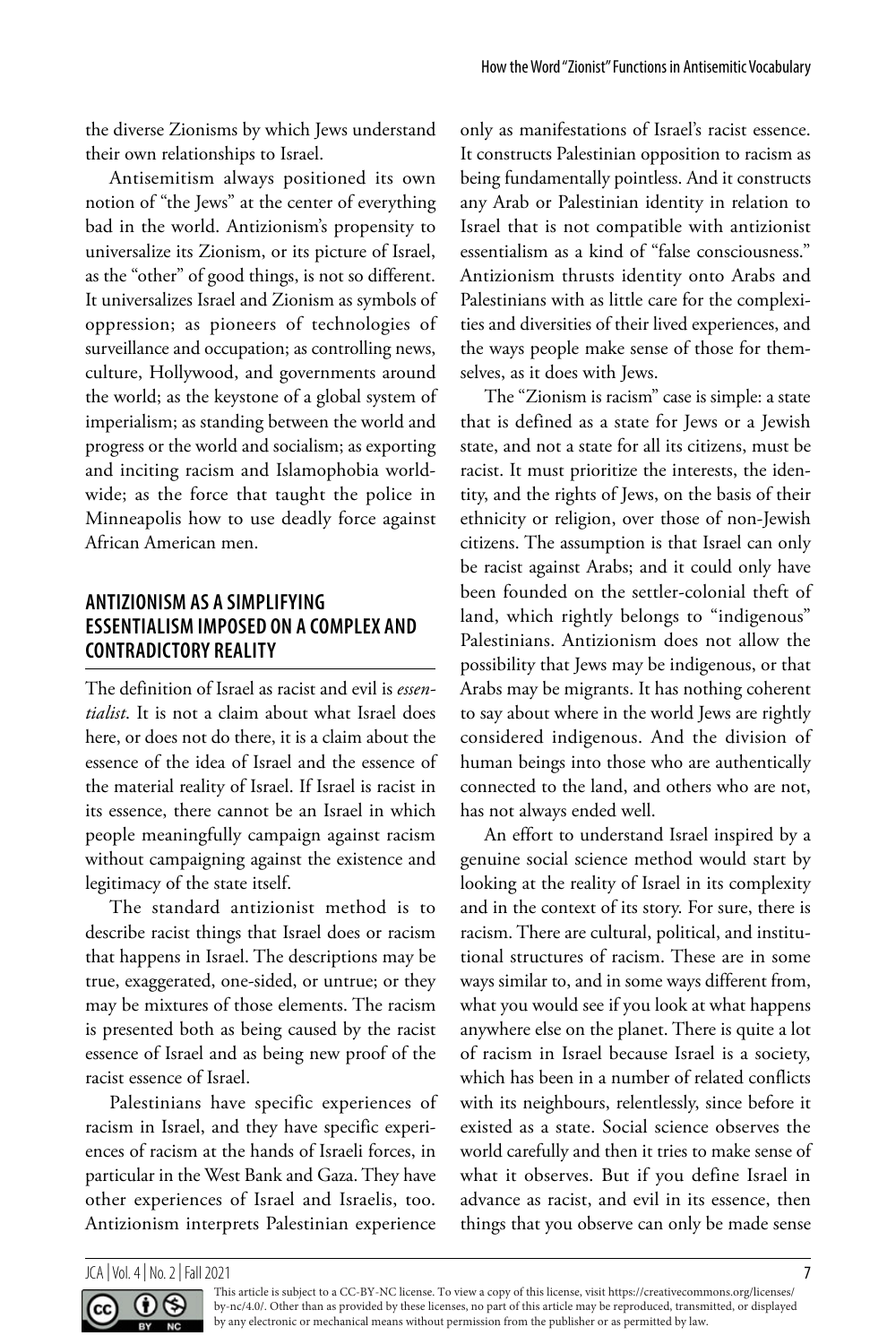of in terms of your preexisting understanding of its necessary and eternal characteristics.

The antizionist case is that Israel cannot be both Jewish and also democratic for all its citizens. Israel's Jewishness, says antizionism, must take precedence over its democracy.

But there is a more interesting way of thinking about the contradiction at the heart of Israel between its Jewishness and its democracy. It is a way of thinking that is more in keeping with the ways in which we usually think about social life in general, and nations and states in particular. Social life is always contradictory and complex, it is never simple and binary. We know that democratic citizenship is always equal in abstract principle but we also know that there are all kinds of structures of power, which cut across nations, such as class, gender, religion, and racism, which also distribute access to economic, legal, and social power unevenly. States are always sites of mediation between contradictory interests, principles, and realities.

History gave Israel contradictory obligations. Or it might be more straightforwardly said that Israel has given itself, or has accepted, contradictory obligations. One is to be a Jewish state, a means of self-defence for Jews, many of whom felt that they had been taught by history that they could not rely on other states to guarantee their rights. Israel is not only a state for Jewish Israelis, but also a state for Jews period. It accepted the obligation of being open to offer asylum to Jews who may need it in the future, because Jews remember times in history when they could not find asylum anywhere on the earth. Hence, embedded at the heart of the state of Israel is the law of return, which guarantees citizenship to any Jew who claims it. Of course, any future Palestinian state would have a similar law of return. Another obligation, which Israel accepted, which also followed from its own diverse stories, was to be a democratic state, a state that guarantees the rights of every citizen, a state that treats minorities fairly.

So, the task of understanding is not to look judgmentally from afar and declare that fulfilling these contradictory obligations is impossible. In any case, law, justice, equality, and democracy, as well as national community, are all, in their abstract perfect forms, utopian. The task is to look at Israel and think about how well it has fulfilled its contradictory obligations. The task of understanding is not to begin with an essentialist idea in our heads and to interpret what happens in the world according to our prior truth. The task is to look at reality and to judge how well Israel has functioned to guarantee Jewish survival, how well it has functioned as a life-raft state, and how well it has functioned as a democracy. How well has it conducted fair elections? How close has it come to the ideals of the rule of law? Has the separation of powers functioned as well as it might, and has an independent sphere of civil society and individual liberty been protected by the state? How much harm have the military necessities imposed on Israel, and the way it has addressed them, done to its civil culture and to its democratic functioning?

The point is that these are open questions, both empirically and conceptually. The answers are likely to be that it has done well here, but not so well there, it has done well in this aspect and not so well in that. And this way of looking also opens up thinking about how it might do better, and how it might guard against repeating its failures.

In fact, the practice of defining Zionism as essentially bad because it must necessarily privilege its Jewish obligations over its democratic obligations fits into a bigger tradition of binary thinking about nationalism. There has always been a temptation to define some nationalisms, and perhaps then some nations, as good and others as bad. Some have made a distinction between imperialist nationalism as racist and aggressive, while anti-imperialist nationalism is the organisation of just struggles for selfdetermination. Some have made a similar distinction between oppressed and oppressor nations, or between civic nationalisms and ethnic nationalisms, or between settler-colonial



8 Journal of Contemporary Antisemitism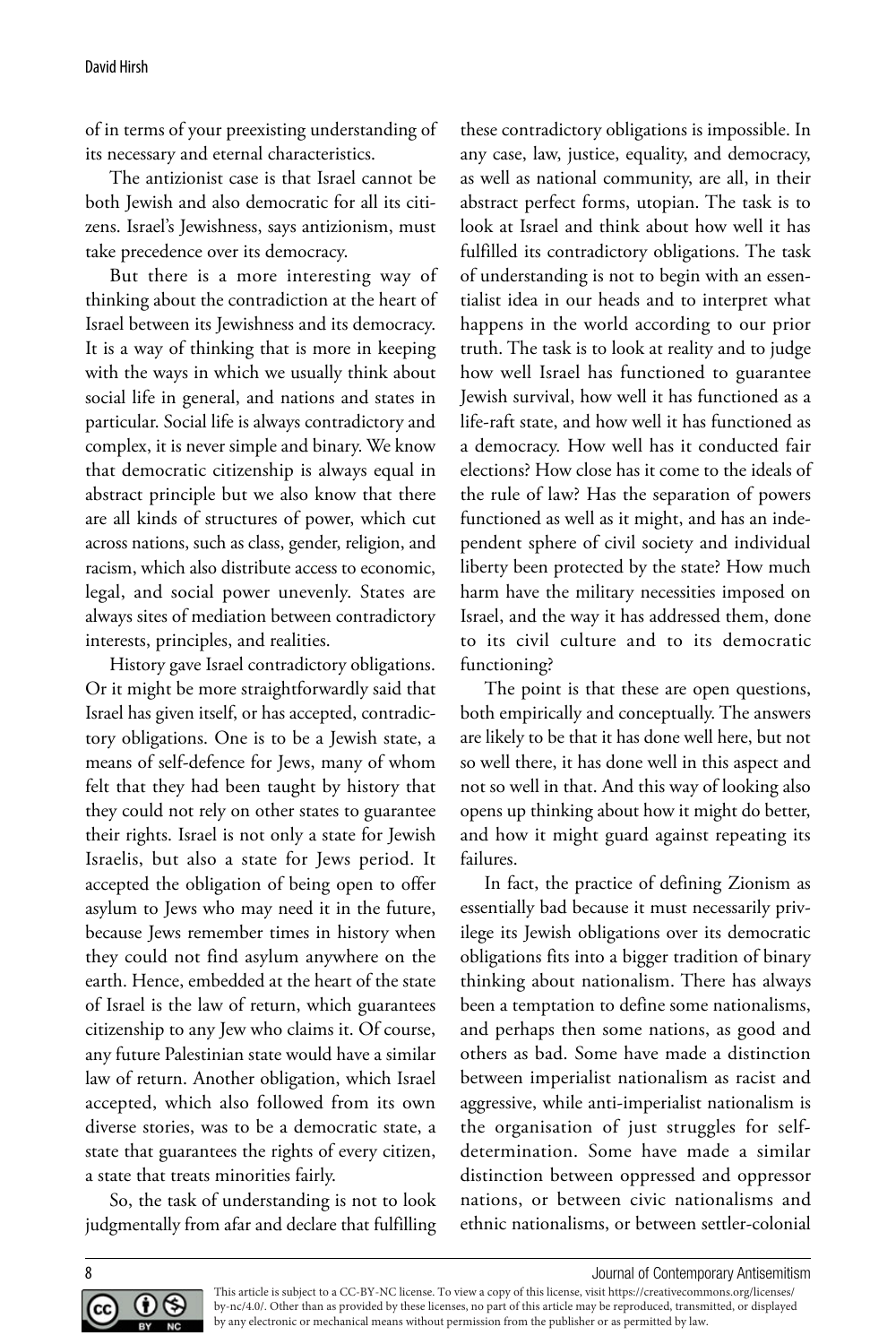nationalisms and the nationalisms of the authentic or indigenous peoples.

History teaches us that the contradiction is not so much between good and bad nations, or good and bad nationalisms, but rather that the contradiction sits within each nationalism and each state. Sometimes anti-colonial nationalisms, founded in struggles for freedom, have become racist, ethnic, and exclusive. Sometimes civic nationalisms have decayed into ethnic nationalisms. Sometimes ethnic nationalisms have galvanized communities into just revolt against ostensibly civic states, which in reality oppress them. And perhaps a more profound truth is that there is no pure civic nation free from ethnic characteristics, and there is no oppressed nation that does not also contain a potential threat to its own minorities or to some of its neighbours.

Although Resolution 3379 was later rescinded, the essentialist understanding of Zionism as racism persists. The hostile use of the word "Zionism" continues to reflect the meaning of that 1975 resolution, a meaning that gained new life at the United Nations World Conference against Racism, in Durban, in 2001, and its three successor conferences. This characterisation of Zionism creates and legitimizes ways of thinking that cast Jews as evil, even if there are notional exemptions for exceptional Jews. Those ways of thinking are antisemitic.

# **WHAT IS ZIONISM REALLY, IF IT IS NOT RACISM?**

Jews define their own Zionism in many different ways but essentially none of them define their own Zionism as racism. That is not how Zionists, even in their huge diversity, define, or have ever defined, Zionism. And it is not among the ways in which the overwhelming majority of Jews describe their own relationships to Israel.

For some, Zionism was a radical political response to antisemitism in the Middle East and in Europe; a movement inspired by other nineteenth-century national and twentieth-century anti-colonial movements, a movement for Jewish self-determination, to build a Jewish capacity for self-defence against antisemitism. For them, Zionism was a national liberation movement.

For some, Zionism describes a profound connection to the state of Israel as it exists today, not particularly to what it says or does, but to what it is; to its reality as a Jewish project of survival and rebirth; to its existence and its intention to exist into the future.

Most Jews today do not live where their families lived a hundred years ago; most families did not choose to move but were driven out. Most of them did not choose where to go, they went where they could. Jews outside Israel are connected to Jews inside Israel. Their families might have ended up there, and some of their family generally did.

For some, Zionism is in part a religious and a mystical yearning. The *Torah*, the Jewish story that is read weekly and repeated annually in synagogues, is set in and around the land of Israel. The places where those stories happened exist. The stories of slavery and liberation, exile and homecoming, the stories of who Jews were, and who they were becoming, relate to Israel.

For many Israelis, their Zionism is simply the citizenship of the country in which they were born and in which they live. Israel is a nation state, not an idea and not a movement. It just exists. It is not right or wrong. It does good things and it does bad things. Their greatgrandparents were Zionists, they sat around campfires learning Hebrew and planning to go to Israel, but their descendants are just citizens of a state.

Some Zionists are highly critical of recent governments of Israel; some have opposed the settlement projects in the West Bank with passion; some understand the Jewish settlements as unjust and unwise and as disruptive of the possibility of Israel living at peace with its neighbours; and some feel that the settlements constitute a betrayal of the core democratic values of their Zionism.

Others feel differently. For example, some, descended from Jewish families who lived for many centuries in Hebron before they were driven out by a campaign of murder and terror

#### JCA | Vol. 4 | No. 2 | Fall 2021 9

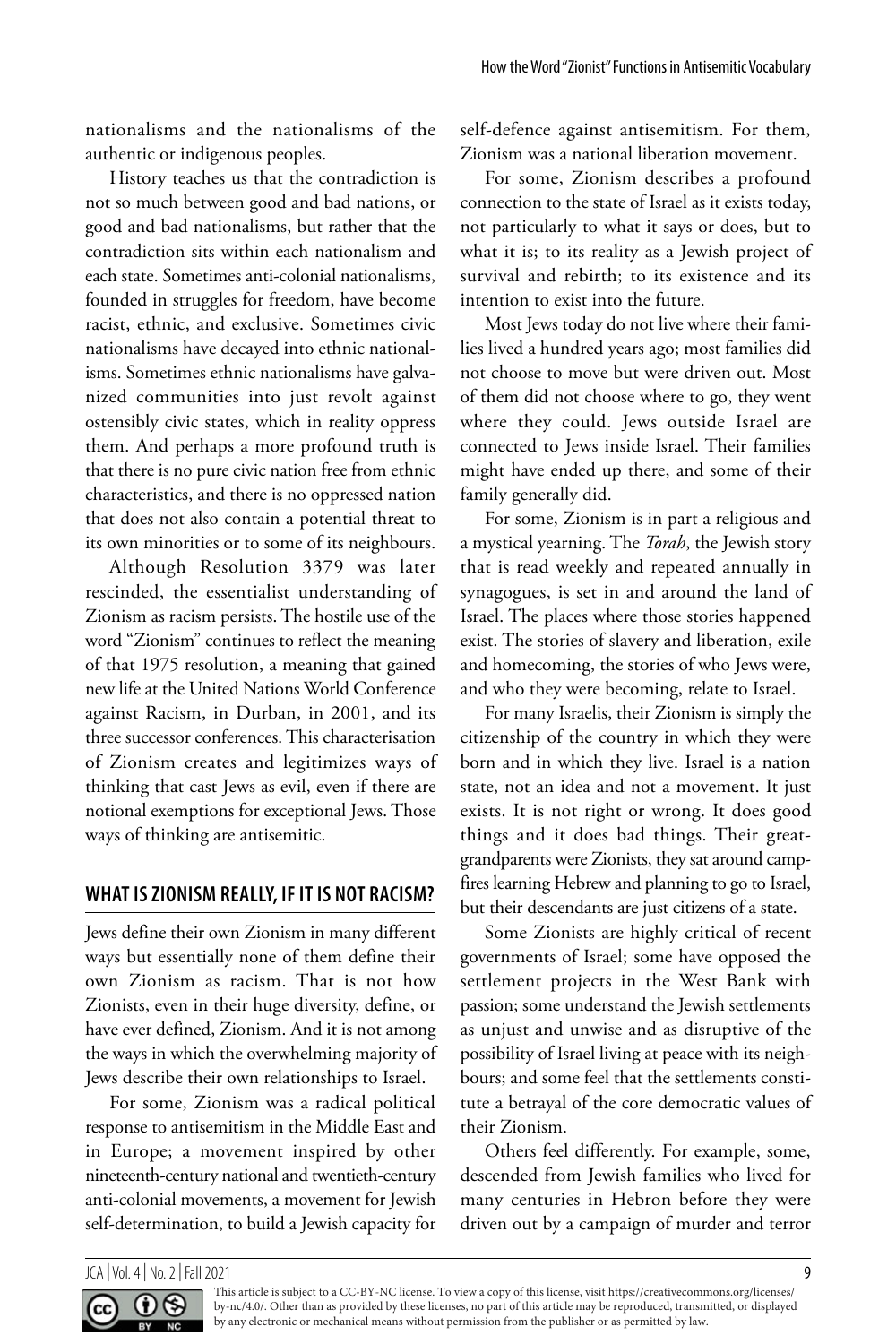culminating in August 1929, believe they have a right to live there again. Some believe that they should act on that right. Some are supportive of the government's fierce and uncompromising defence of the Jewish minority in the Middle East, which has survived three wars of annihilation, and which keeps an eye on the armed antisemitic movements in neighbouring territories.

### **MANY JEWS WARM TO SOME OR ALL OF THESE ZIONISMS**

Some people feel that Zionism is really a selfliberation movement for Jews, like feminism is a self-liberation movement for women. Others feel that non-Jewish people can be Zionist, like men can be feminist. Some kinds of non-Jewish Zionism are motivated by an impulse to ally with Jewish survival and self-defence; others are founded on conceptions of Jews and of Israel with which not every Jew or Israeli is likely to identify.

There is racist Zionism and there is racism in Israel. Antizionism takes one extreme thread of Zionism and treats it as the whole. The existence of racist Zionism is not what makes Zionism unique, it is what makes it like every other nationalist movement on earth.

# **LOYALTY TESTS AND HOSTILE ENVIRONMENTS**

During the conflict between Israel and Hamas in May 2021, petitions were circulating widely amongst academics by which they affirmed their beliefs that Israel is apartheid, that they support BDS, that narratives of "both sides"15 are pro-Israel propaganda, and that for Palestinians to be free Israel must be destroyed. These specific claims were explicitly spelt out as being foundational both to the scholarship and also to the morality of the academics, and the academic institutions, which signed these statements of "solidarity."16

These statements function as loyalty tests that are likely to impact Jews specifically. If a person cannot make the required affirmations, then it follows that they are thereby defined as neither genuine scholars, nor moral people. The loyalty test is easy to pass for many people, just by signing up to some principles that seem to be antiracist, and that are affirmed by the good people around them. But for most Jews, they set up an impossible barrier.

Nazism was an unusual form of antisemitism because it did not allow Jews to convert, or to assimilate to the antisemitism. Yet Jews who had been allowed, by previous antisemitisms, to have exceptional status as being acceptable, were frequently still viewed with suspicion and were, in many practical ways, still excluded from the community, nevertheless. *Conversos* who survived the Spanish inquisition by converting to Christianity, for example, were still widely viewed as pariahs, and this often persisted down the generations. Pork was added to food, to see if they would eat it, and their chimneys were watched on Shabbat, to make sure that they had no objections to building and lighting a fire.

In May 2006, forerunner of UCU passed a motion calling for a "boycott of those that do not publicly dissociate themselves from Israeli governmental policies towards Palestinians." Steve Cohen felt this as a loyalty test for Jews, and he tried to show how this resonates specifically with Jewish experiences of antisemitism:

The significance is the assumption of collective responsibility, of collective guilt. Intrinsic to this is the requirement to grovel. Groveling, the humiliation of Jews, is fundamental to all anti-semitism. Degradation ceremonies are central to Jew-hatred. Remember those shocking images of Nazi Berlin where rabbis were forced to scrub pavements . . . being a squealie, a snitch, an informer, has always been seen within the Jewish tradition as being an abomination—particularly where the victim of denunciation is another Jew. For what it is worth (and culturally it is worth a lot) it says in Genesis "Though they all be killed they shall not betray a single soul from Israel".17



10 Journal of Contemporary Antisemitism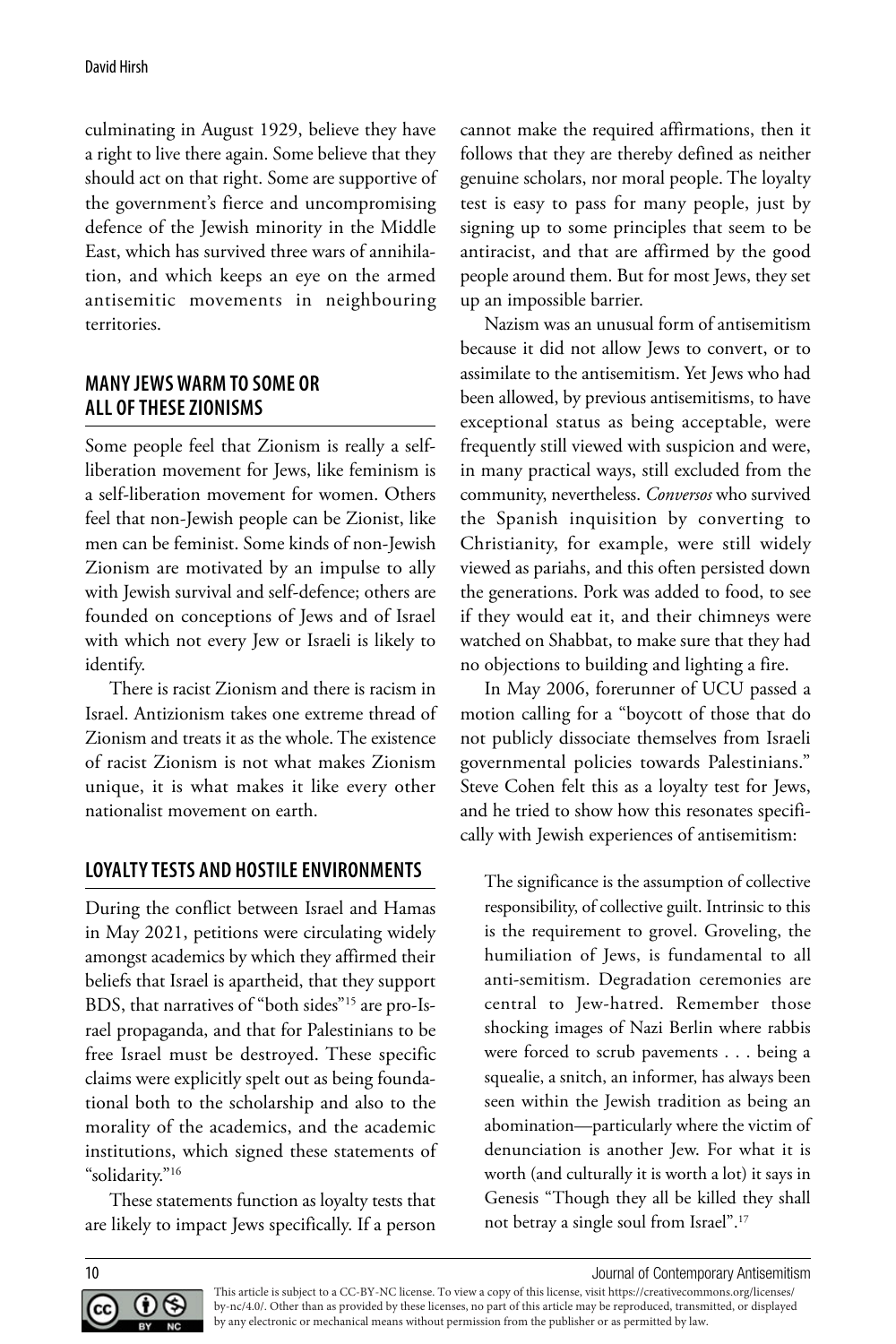### **DEFINING "ZIONISM" AS APARTHEID**

This paper now turns to a more detailed look at the analogy between Israel and apartheid South Africa. The discussion begins with some consideration of the difficulties of interpretation, which are often important in making judgments about understanding rhetoric held to express contemporary racism and bigotry in general, and no less about contemporary antisemitism.

It is plausible to argue that in some senses racism and xenophobia are on the rise around the world, especially within political discourse related to populism, and associated to what is sometimes called the "culture wars." The counter-argument would point to the ever-wider acceptance of cultural prohibitions of racism, sexism, and homophobia, and other such injustices.

One way in which this contradictory situation might operate is through rhetoric that can be interpreted differently by different listeners. President Trump, for example, used the phrase "bad hombres" in a Presidential debate in 2016. His supporters understood him to be promising to bear down on Mexican criminals entering the United States, while his opponents were certain that they could hear an implicit racist slur against Americans of Mexican origin in general. He used the phrases "nasty woman," "Kung Flu," and "complete shutdown of Muslims entering the United States" in similar ways. Bigoted rhetoric often appears in ambiguous and deniable form. It can be interpreted one way by supporters, another way by people who are not thinking about things in any great depth and who do not know much about them, and a third way by opponents, and people who may feel targeted by the rhetoric.

Contemporary antisemitism tends to take similarly ambiguous and deniable forms. What does "Free Palestine" mean? What is the meaning of "Palestine will be free, from the river to the sea"? What does it communicate when somebody waves a Palestinian flag? These are widely interpreted as unobjectionable, virtuous statements of hope for freedom and independence.

But they can also be interpreted as symbols of support for the military defeat of Israel and for the mortal danger to Jews, which would predictably follow. Context may be key. If "Free Palestine" is written on the door of a synagogue in Norwich<sup>18</sup> or in Los Angeles,<sup>19</sup> then it will be interpreted as a threat towards local Jews—and the threat is not limited to local "Zionists." If the Palestinian flag is flown from a car driving through a Jewish neighbourhood and men in the car are threatening sexual violence against Jewish, not "Zionist," women, through megaphones,<sup>20</sup> the meaning of the flag changes.

On the other hand, if a Palestinian flag appears in an image with an equal Israeli flag, then it is likely to be interpreted as support for peaceful coexistence between the two nations. But such images, and the worldviews they represent, are increasingly being denounced as "Zionist." The peace process itself is denounced as part of the ideological and material infrastructure of racist occupation, genocide, and oppression.

None of this is to say that there is something inherently antisemitic about the symbols of a free and sovereign Palestine. Many Jews and many Zionists passionately and publicly support the creation of a free and sovereign Palestine. Yet still, in the complexity of actually existing antizionist movements these symbols may be understood to communicate antisemitic meaning.

There is an ambiguity, a built-in capacity for double meaning, in the analogy that is often made between Israel and apartheid South Africa. Of course, everything is similar to everything, and everything is different from everything else, so the force of analogy is always debatable. It is necessary to make a judgment about what is at stake in the way an analogy is being used.

There was a 2005 book called *Seeking Mandela: Peacemaking between Israelis and Palestinians*. 21 The book supported a peace between Israel and Palestine based on coexistence and aimed to learn from the experience of peaceful transition out of apartheid in South Africa. It is possible to make analogies between

 $JCA$  | Vol. 4 | No. 2 | Fall 2021 11

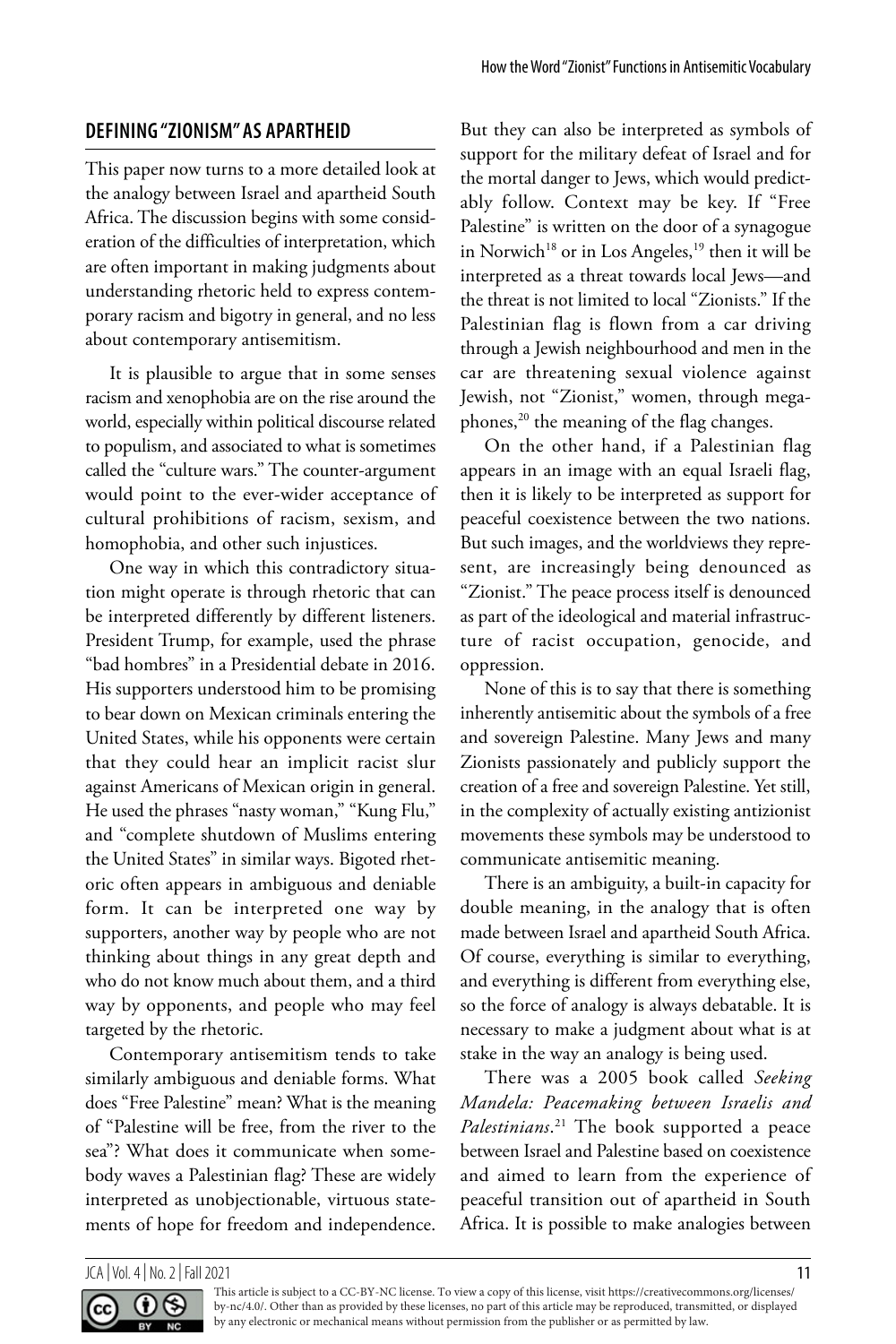Israel and South Africa in thought-provoking and enlightening ways.

But the analogy is generally used in another context and in the service of another politics. It is used to communicate the idea that Israel is racist in its essence and so must be destroyed. The boycott of South Africa lives on in the collective memory of the global Left, sometimes as having been more decisive than it in fact was in ending apartheid. Perhaps it is remembered as the Left's last great victory. The identification of Zionism with apartheid associates this present struggle with that one, and it functions as a shortcut to support for a boycott of Israel.

The idea of apartheid in South Africa, and the apartheid state that actualized that idea, was essentially racist. There was no question of reforming apartheid so that it was no longer racist, because apartheid was a form of racism and the apartheid system built upon it reflected that. The anti-apartheid movement conceived of a new South Africa, which would not be racist in the explicit and legalised sense of apartheid. The aim was to create a not-apartheid South Africa in which racism may persist in the ways that it persists elsewhere, but in which racism was a violation of the dominant culture, norms, and laws of the new state. A new nation would be brought into being by the new political settlement and by a new set of inclusive institutions, which could constitute the new state, which would endow every person in the territory as an equal citizen, irrespective of "race." And then, in this normalized situation, with apartheid having been abolished, antiracists could continue to bear down on the racism that still existed in an effort to wipe it out altogether.

Antizionism insists that Zionism is racist in its essence, like the idea of apartheid was racist, and that the state of Israel in the territory antizionism calls "Palestine" is racist like the apartheid state in the territory of South Africa was racist. Just as the apartheid state was an evil, which could not be reformed, so antizionism says, Israel is an evil, which cannot be reformed. It must be destroyed, like apartheid was destroyed, and replaced by some kind of new state in the territory of Palestine. The new Palestinian state, one would assume, must be built on democratic principles like those of the new South Africa. It must therefore guarantee democracy, the rule of law, and security for the different ethnic and religious communities within the territory of the new rainbow Palestine.

One only has to work the analogy through carefully to see it break down. The African National Congress (ANC) in South Africa defined itself as a representative institution empowered to speak for the whole nation, the nascent new South Africa, even before it formally came into being in a relationship to the new state. In 1955, the ANC, following a widespread consultative process throughout South Africa, published the Freedom Charter. The Freedom Charter was a clear statement that the nation intended to replace apartheid racism with a non-racial, democratic South Africa. It was a guarantee, given in advance in particular to the white minorities, that the black majorities would not reverse the polarity of the injustice, which was perpetrated against them, and perpetrate a new injustice against minorities in the future.

There was of course political diversity in South Africa. There were ethnic or tribal nationalisms, such as that of the Inkatha Freedom Party; there were diverse traditions of Marxism; there was Black Consciousness politics. But in the end, the ANC, led by Nelson Mandela, was successful in asserting its leadership. It created a strong consensus and enduring consensus amongst South Africans that Mandela spoke for them. He successfully pursued a strategy of peacefully negotiating the end of the apartheid state and creating a new, democratic, nonracial state.

Palestinian politics is not similar. The reason for this is that the conflict between Israel and its neighbours is not similar to the common struggle against apartheid in South Africa. In South Africa, the Population Registration Act (1950) categorized people into racist categories at birth: "black," "coloured," and "mixed."



12 **12** Journal of Contemporary Antisemitism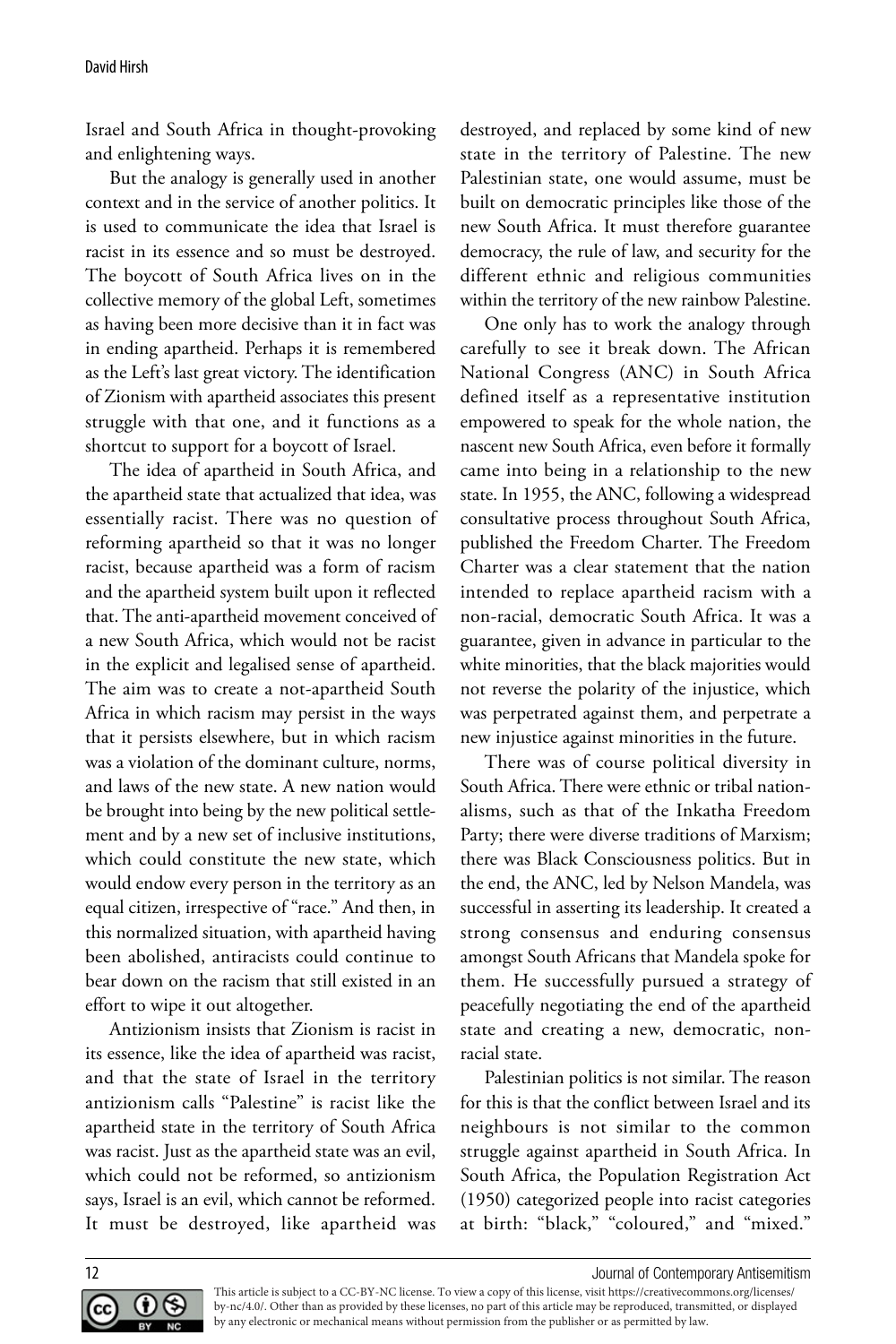"Indian" was added later. These categories determined a person's legal status and their life chances in hugely significant ways, as well as in ostensibly petty but symbolic and humiliating ways.

In the end, apartheid in South Africa turned out to be surprisingly brittle or fragile, although that is not to minimise the violence, injustice, and cruelty perpetrated by it during the five decades that it ruled. In the face of the mass united democratic movement, opposed by the non-racial trade unions, condemned by international solidarity campaigns, abandoned by the anti-communist support it had relied upon during the Cold War, the apartheid system was ready, by the 1990s, to negotiate its own abolition. As though to illustrate Max Weber's understanding of stratification, the new black elite took political power, the white elite kept its money, and they traded status according to politics and wealth. Part of the deal was that there would be no trials for crimes committed by the apartheid state. The white elite insisted that its legal immunity was a deal-breaker.

Apartheid was fragile because it was literally an evil racist state, lording it over the majority, without any legitimating ideology, and so reliant only on pure power. In a modern economy, capital makes more money relying on free labour than it does relying on apartheid coercion.

Israel is not fragile, and it is not brittle. It will not negotiate itself away. Because it is not similar. Israel is a nation state. It could, it has tried, to negotiate a peace with the Palestinians by which they also became a nation state. But Israel will never negotiate itself out of existence. Israel is a home for people who found that they could not rely on non-Jews around them to defend their legal or moral rights. It is a home for the survivors of European antisemitism and the *Shoah*, for Jews who were ethnically cleansed from the great cities of the Middle East, and it is a home for the Jews who were erased by Stalinist Communism, which used a fake image of them to help people imagine the "enemy of the people." It is also a home to Jews who have lived there without interruption since biblical times, surviving waves of anti-Jewish hostility, not least the crusades.

Israel is not a fragile racist imperialist racket for rich white people to exploit the labour of black people. One of the founding ideals of a significant tradition of left-wing Zionism was that it would rely on Jewish labour, not on exploiting the labour of others. As things actually developed, the twenty-percent Arab minority in Israel does in fact participate in the economy. There is racism against this minority, but it is fundamentally the kind of racism that exists in every democratic state, it is not some kind of unique essence of the place, or some kind of apartheid. There are Arab judges, police, doctors, academics, lawyers, and politicians, as well as Arab farmers, craftsmen, labourers, taxi drivers, and factory workers. It is possible that as I write, a political party that defines itself as "Arab," overwhelmingly voted for by Arabs with Israeli citizenship, is playing a decisive role in a coalition that could end Benjamin Netanyahu's tenure as prime minister.

In Israel, anti-racists fight against racism and racists perpetuate it, much as things happen everywhere else. The problem in Israel is not apartheid and there is no essential racism within the soul of Zionism. The problem is the conflict between Israel and Palestinians. There are two nations competing over land. This is not a conflict about a system of colonial exploitation like there was in South Africa. The possible peace is a two-state solution and mutual recognition. It is about two nations; it is not a question of democracy for individual citizens. Israel is not an evil, fragile, racist state, ruling over others. It is a nation state.

The recent conflict was between Israel and Hamas, which is the political movement that rules in Gaza. If Israel was so similar to South Africa, why is the Hamas Charter<sup>22</sup> so different to the Freedom Charter? The Hamas Charter is explicitly antisemitic, a merger of the worst of the European and the Middle Eastern antisemitic traditions. It is literally a movement

#### JCA | Vol. 4 | No. 2 | Fall 2021 13

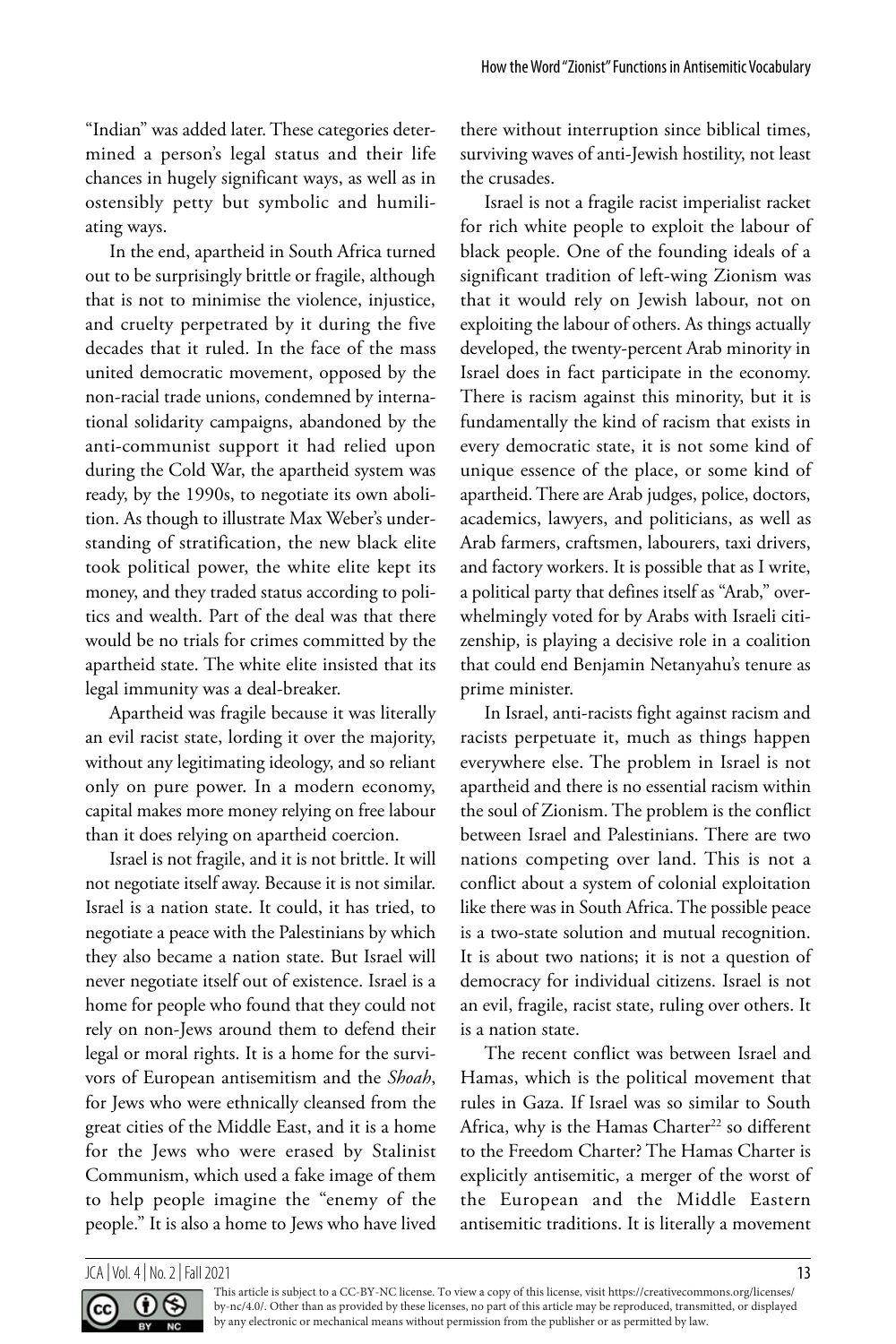explicitly founded on a programme to kill the Jews of Israel. Hamas was founded in order to prevent a successful negotiation between the Palestinian Authority, headed by Palestinian President Yassir Arafat, and Israel. The Hamas charter states clearly that making peace with Israel is a violation of a fundamental religious principle.

Hamas is a powerful and significant faction in Palestinian politics. It is plausible that the Palestinian Authority cancelled the scheduled Palestinian elections in May 2021 because Hamas was likely to win. Hamas does not aspire to replace "apartheid Israel" with a democratic secular state in the whole of Palestine. Hamas wants to kill the Jews and to institute a Palestinian Islamic state according to its own authoritarian and profoundly anti-democratic political principles. Some people argue that the Charter and the principles of the movement do not define the whole reality of Hamas, which may become, if it has the chance, a pragmatic Palestinian leadership, which could make peace with Israel. For sure, there is a Palestinian nationalist thread within Hamas, as well as an antisemitic and fundamentalist thread. But whether Hamas wants to kill the Jews and "recreate" the Caliphate, or whether it really could end up making a peace with Israel, the situation, the politics, or the aspiration is not similar to that of South Africa. Hamas will either smash Israel or it will make peace with it. A new Palestine, like the new South Africa, in which Jews are safe is not a possible outcome.

It may be objected that it is Fatah, the PLO, and the Palestinian Authority, taken together, which is the genuine analogue of the ANC here. It is true that this political tradition did eventually, in the 1980s, come to a formal position, which recognised Israel, and it did enter into negotiations with Israel about a peace agreement. But it was not able to sign and execute the peace agreements that were on the table in 2000 and in 2001; agreements in which Israel agreed to withdraw from nearly all of the West Bank and Gaza, and in which Israel proposed to support the creation of a sovereign Palestinian state. It is also true that this tradition, for the whole history of Israel until the 1980s, held a formal position of driving the Jews out and establishing a Palestinian state.

And terrorism, such as the attack on the Israeli Olympic team in 1972, such as plane hijackings, such as the Lod airport massacre, was part of this tradition. This tradition is not analogous to the ANC's "armed struggle," turned to campaigns of sabotage in the 1960s, which were careful to avoid loss of life, and which were later abandoned because inclusive and democratic methods were better.

In any case, Palestinian politics has always either aspired to wage war on Israel and to defeat it, or to recognize it and live alongside it. The "democratic secular state" slogan was always utopian. A democratic secular state would either come about with the consent of Israelis, therefore sometime in the very distant future, or it would come about without their consent, by conquest, in which case neither democracy nor secularism would be plausible outcomes.

If the hope for the South Africa analogy is that it can help people understand Israel's conflicts with the Palestinians, with states that define themselves as "Arab," with the specific political and religious movement of Shia Islam, which is led by the Iran regime of the Ayatollahs, and with a significant tradition of the global Left, then the South Africa analogy does not do well.

What the South Africa analogy actually achieves is to communicate the idea that Israel is a racist and evil entity, which must be boycotted and destroyed, as the apartheid state in South Africa was boycotted and destroyed.

### **ANTIZIONIST NOSTALGIA FOR A PRE-HOLOCAUST AND PRE-ISRAEL WORLD**

Nostalgia is a yearning for a world that never really existed. Contemporary antizionism, led by Jewish antizionism, bases itself in a utopian fantasy of Jewish suffering. It loves to remember



14 Journal of Contemporary Antisemitism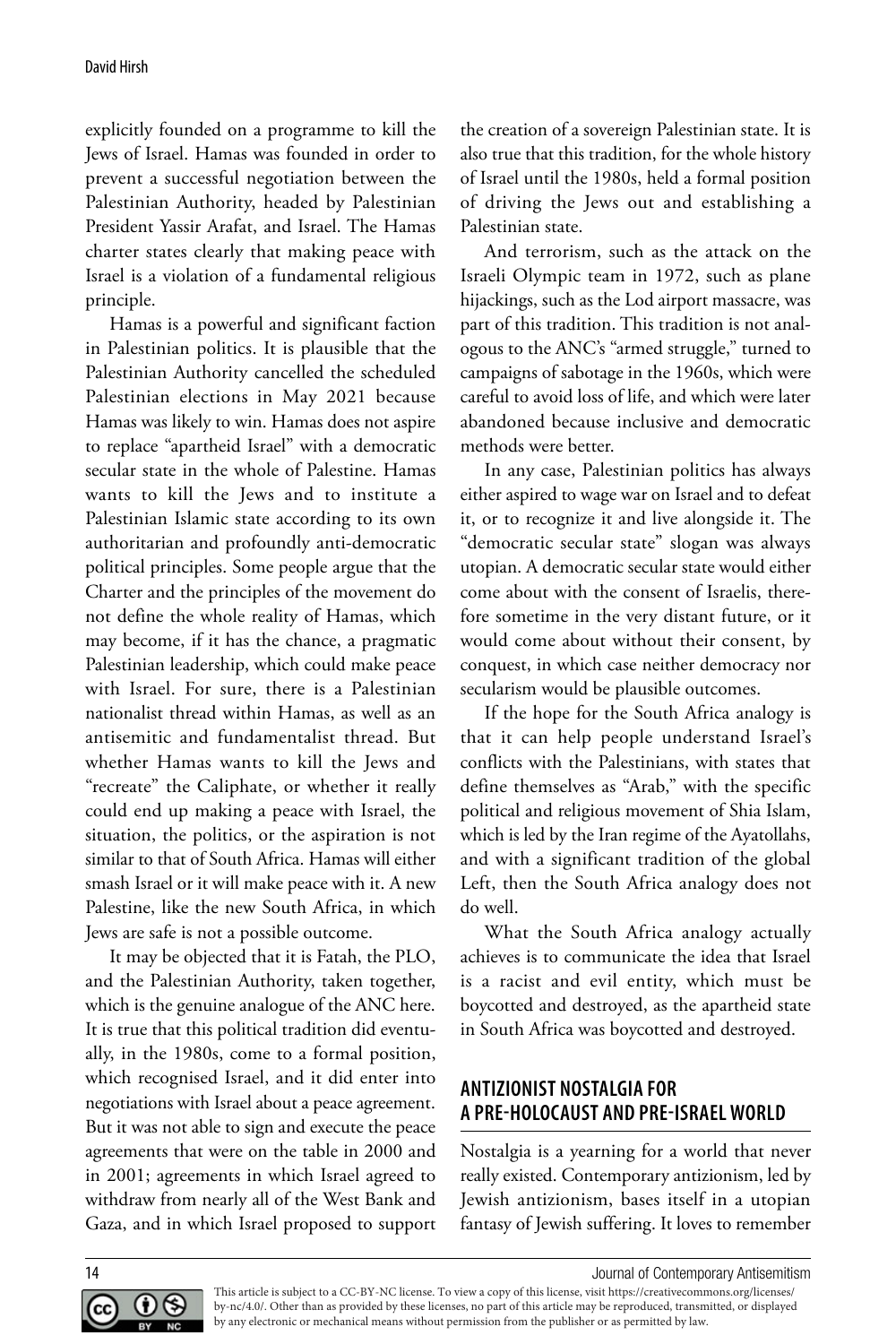Jews who were oppressed but radical, powerless but smart and sardonically funny, influential through their egalitarian thinking and their quiet courage. These cherry-picked fantasies are jarring to those who look at America today and see Jews as white, selfish, and privileged or who look at Israel and see Jews as militaristic, sadistic, and morally unsophisticated. The shame of this one-sided understanding burns hot. The sentimental nostalgia is related to reluctance to understand the hugeness of the actual changes that antisemitism, and responses to it, actually enforced on Jews.

Isaac Deutscher, Trotsky's biographer, who had been a Socialist Anti-Zionist before the *Shoah*, wrote the following in 1954, when he visited Israel:

I have, of course, long since abandoned my anti-Zionism, which was based on a confidence in the European labour movement, or, more broadly, in European society and civilization, which that society and civilization have not justified. If, instead of arguing against Zionism in the 1920s and 1930s I had urged European Jews to go to Palestine, I might have helped to save some of the lives that were later extinguished in Hitler's gas chambers.23

Deutscher was not embracing Zionism as an ideology, he was recognizing that the debate was over. Israel now existed in the material world and no longer just in the imagination.

Antisemitism treats "the Jews" as an idea rather than as a collectivity of actual human beings. Antizionism prefers to sustain "Zionism" as an idea than to recognise Israel as a nation

state. An idea can be right or wrong, you can agree with it or you can disagree with it. A nation state just exists. Sometimes it does good things, sometimes it does bad things. But it cannot be destroyed without huge violence and injustice. However, it can hope to make peace with its neighbours.

Zionism was an idea but it became a nation state because of the epochal material changes that happened to Jews in Europe, in the Middle East, and in Russia in the twentieth century. A nation state cannot be born in sin and it cannot be evil in its essence. And it cannot be justly eliminated against its own will.

Israel could have come into being in other ways, but the Israel that came into being in the twentieth century, the Israel that exists, this Israel, came into being partly as a result of antisemitism. Israel's failure to make peace with its neighbours is partly a result of antisemitism. The symbolic importance of Israel in different cultures around the world is related to antisemitic traditions by which people are used to defining their own identities in relation to various imaginings of stories about Jews.

Antizionism has existed in the past as a way of thinking that was not antisemitic. It exists today, in the imagination of some antizionists, in the abstract, as a way of thinking that is not antisemitic.

But this antizionism, the one that exists, the one that relates to this Israel, the Israel that exists, the antizionism that constructs "Zionism" to be evil in its essence: this antizionism is, in our day, an ideology that demonizes Jews.

### **REFERENCES**

#### JCA | Vol. 4 | No. 2 | Fall 2021 15



<sup>1</sup> Philip Klein, "Facebook Says Page Calling for Death to Jews doesn't Violate 'Community Standards,'" *Washington Examiner*, July 28, 2014, https://www.washingtonexaminer.com/facebook-says-page-calling-for-death-to-jews-doesnt-violate-community-standards?fbclid=IwAR0E1436o9I8k3JnbdpizxfZxPn8aD0GCE-Exn03k7iu2DwISx3gY0iCZ3\_k.

<sup>2</sup> Global Intifada, Facebook, November 21, 2018, https://www.facebook.com/WorldWideIntifada/ posts/2013243748973880.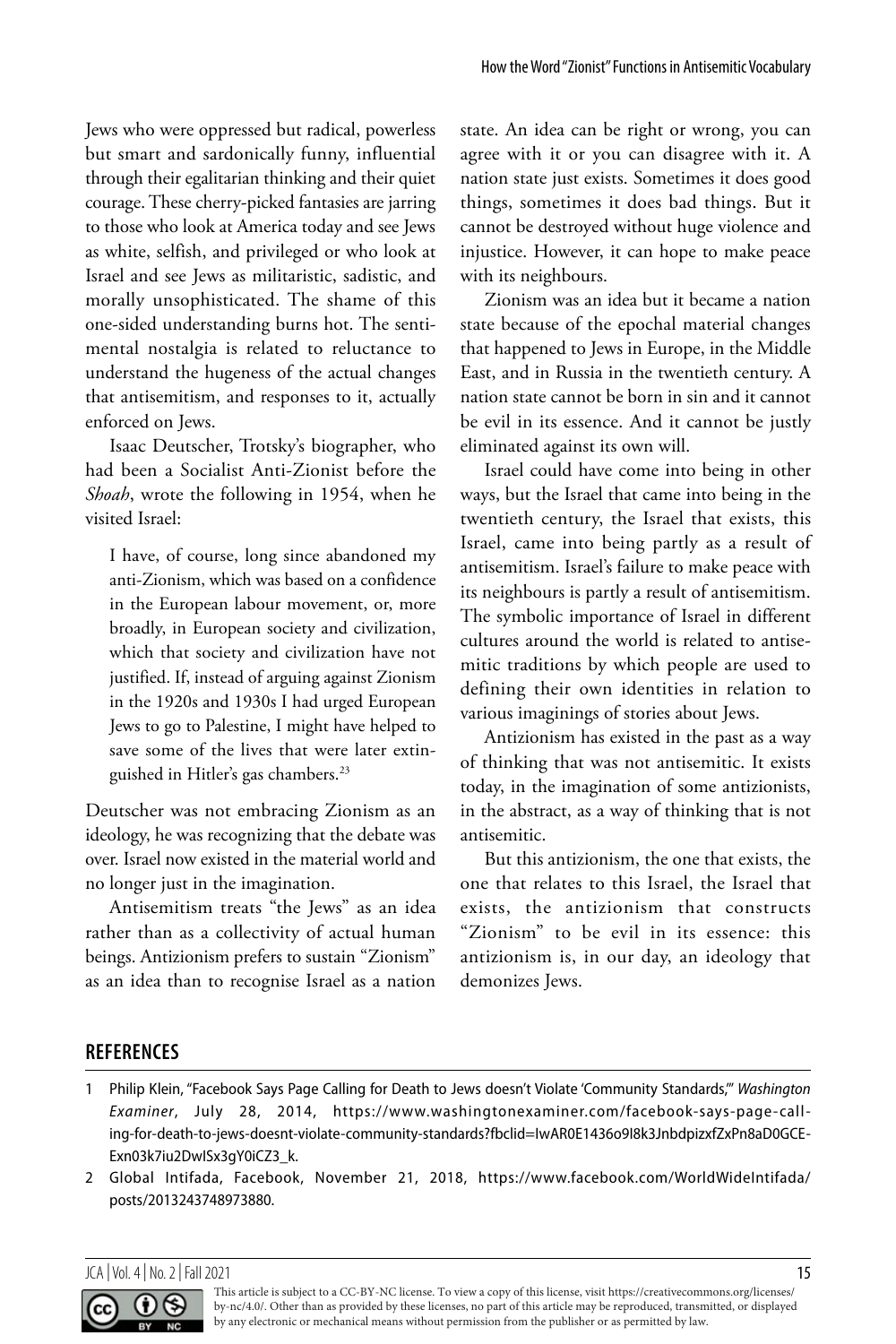- 3 Justin Cohen, "Exclusive: Labour Suspends Councillor over Hitler and ISIS Posts," *Jewish News*, March 24, 2017, https:// jewishnews.timesofisrael.com/exclusive-labour-urged-to-suspend-councillor-over-hitler-and-isis-posts/.
- 4 Kian Sharifi, "Iran's Quds Force Commander Qaani Said in a Televised Speech Today that Israelis Should 'Go Back' to Their Homes in [. . .]," Twitter, May 29, 2021, https://twitter.com/KianSharifi/status/1398512778063790080.
- 5 Ibrahim Ben Boutaba, Facebook image, May 6, 2019, https://www.facebook.com/photo.php?fbid=393787188142 821&set=g.651872914834414&type=1&theater&ifg=1.
- 6 Yehuda Asajewski, "As @georgegalloway has shown us—with indefatigable passion—#Zionists are not #Jews. Thankfully, it's impossible to confuse Zionists with Jews, as [. . .]," Twitter, August 9, 2019, https://twitter.com/ YAsajewski/status/1159857721723805697.
- 7 Ayah Ali, "they try to portray Arab as 'Jew haters' but as long as you distinguish between a Jew and a Zionist [. . .]," Twitter, accessed August 12, 2021, https://twitter.com/ayahalina5/status/837887865640128512.
- 8 Colin Brown and Chris Hasting, "Fury as Dalyell Attacks Blair's 'Jewish cabal,'" *The Telegraph*, May 4, 2003, https:// www.telegraph.co.uk/news/uknews/1429114/Fury-as-Dalyell-attacks-Blairs-Jewish-cabal.html.
- 9 Paul Foot, "Worse than Thatcher," *The Guardian*, May 14, 2003, https://www.theguardian.com/politics/2003/may/14/ labour.politicalcolumnists.
- 10 Mir S, "Yes against Israeli Forces (not Jews) who are Committing War Crimes [. . .]," Twitter, May 23, 2021, https:// twitter.com/searotonin/status/1396402690893127682?fbclid=IwAR18dQgiNOJe6Quf-yHB5NJL3SPhL\_qNKFAlYJK-Gug9H1Ap1AsDMYhw6SDI.
- 11 David Seymour, "Disavowal. Distinction, and Repetition: Alain Badiou and the Radical Tradition of Antisemitism," in *Unity and Diversity in Contemporary Antisemitism: The Bristol-Sheffield Colloquium on Contemporary Antisemitism*, ed. Jonathon G. Campbell and Lesley D. Klaff (Boston: Academic Studies Press, 2019), 203–218.
- 12 United Nations General Assembly Resolution 3379 (1975), "Elimination of All Forms of Racial Discrimination," November 10, 1975 (A/RES/3379 [1975]).
- 13 Judicial Service Commission of South Africa, "Response to the Statement by the South African Jewish Board of Deputies," May 4, 2021, https://www.judiciary.org.za/images/news/2021/Media\_Statement\_-\_JSC\_Response\_to the Statement by the South African Jewish Board Of Deputies.pdf.
- 14 Ntwaagae Seleka, "Attempts to Get Judge Unterhalter's ConCourt Bid Rejected 'because of Association with the Board,'" news24, April 15, 2021, https://www.news24.com/news24/SouthAfrica/News/judge-unterhalters-concourtbid-rejected-due-to-his-association-with-the-board-sajbd-20210415.
- 15 "Gender Studies Departments in Solidarity with Palestinian Feminist Collective," Gender Studies Palestine Solidarity, accessed June 5, 2021, http://genderstudiespalestinesolidarity.weebly.com/?fbclid=IwAR2IqflJ9UvWDlVdyueNcW-WIIYlY5lKGfHkktugWK96SXiDg3RYJlkikPyE.
- 16 For example, "Goldsmiths UCU & Goldsmiths Students' Union Stand in Full Solidarity with the People of Palestine," Goldsmith UCU, accessed May 18, 2021, https://goldsmithsucu.org/2021/05/18/gucu-goldsmithsstudents-union-stand-in-full-solidarity-with-the-people-of-palestine/?fbclid=IwAR1CComibsgUOA9AZhAIjutp96hob5I4MyARoxAii-dVm2VcEQYmiKcQu4A. Note: this statement has been taken down and currently appears in a shortened version with the text: "Please note that a longer version of this statement was previously posted here. We are in the process of clarifying details of that statement with Goldsmiths management." "Goldsmiths UCU & Goldsmiths Students' Union Stand in Full Solidarity with the People of Palestine," Goldsmith UCU, May 25, 2021, https://goldsmithsucu.org/2021/05/25/goldsmiths-ucu-goldsmiths-students-union-stand-in-full-solidarity-withthe-people-of-palestine/. See also Palestine and Praxis, accessed June 5, 2021, https://palestineandpraxis.weebly. com/?fbclid=IwAR3aoOn\_GADFt-PTnALePjIaoSqtCz4TerRPwNrHfH9uKc0KKyeOc4MrZlI.
- 17 Steve Cohen, "'I would Hate Myself in the Morning,"' *Engage Journal*, May 29, 2006, https://engageonline.wordpress. com/2006/05/29/i-would-hate-myself-in-the-morning-steve-cohen-may-29-2006/.
- 18 Josh Salisbury, "Messianic Synagogue Daubed with "Free Palestine" Swastika," *Jewish News*, May 14, 2021, https:// jewishnews.timesofisrael.com/norwich-synagogue-daubed-with-free-palestine-and-swastika/.
- 19 Aaron Bandler, "Los Angeles Synagogue Vandalised with 'Free Palestine,' 'F-Israel' Graffiti,'" *Jewish Journal*, May 30, 2020, https://jewishjournal.com/los\_angeles/316561/los-angeles-synagogue-vandalized-with-free-palestine-fisrael-graffiti/.



16 Journal of Contemporary Antisemitism